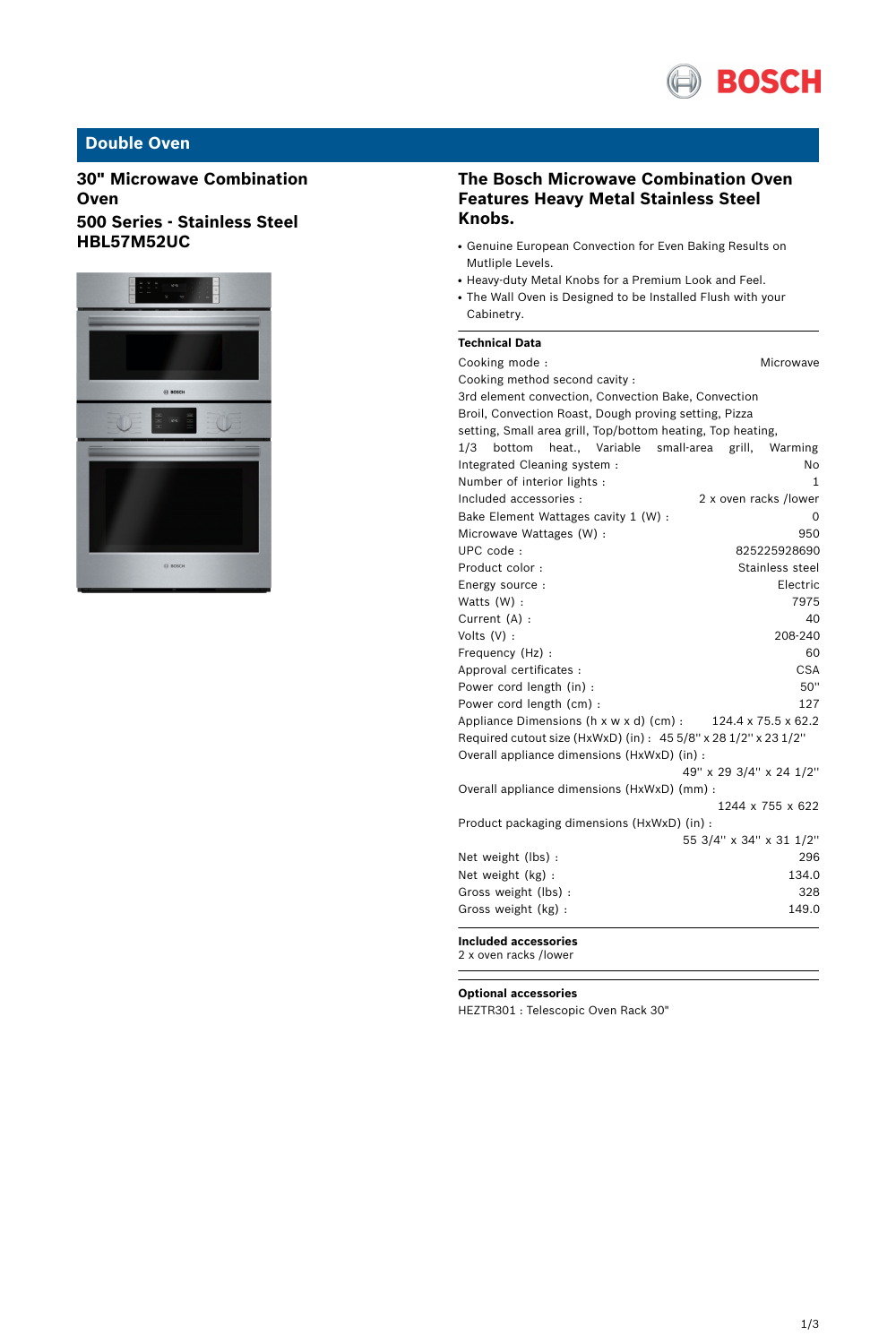

## **Double Oven**

## **30" Microwave Combination Oven 500 Series - Stainless Steel HBL57M52UC**

**The Bosch Microwave Combination Oven Features Heavy Metal Stainless Steel Knobs.**

- Microwave Oven: For Additional Details Please Review SKU HMB50152UC

### **Design**

- Heavy-duty Metal Knobs

#### **Performance**

- <sup>10</sup> Microwave Power Levels
- Genuine European Convection
- Temperature Conversion for Convection Cooking

#### **Efficiency**

- EcoClean™ 2-Hour Self-Clean Cycle

#### **Convenience**

- One Oven Light to Better Monitor Cooking Progress
- Kitchen Timer
- Extra Large Door Window for Easy Monitoring of Cooking Process
- Star-K certified. 100°-450° <sup>F</sup>

#### **Capacity**

- Large Capacity at 4.6 Cu Ft.
- Recessed <sup>8</sup> Pass Broil Element for Increased Capacity and Safety